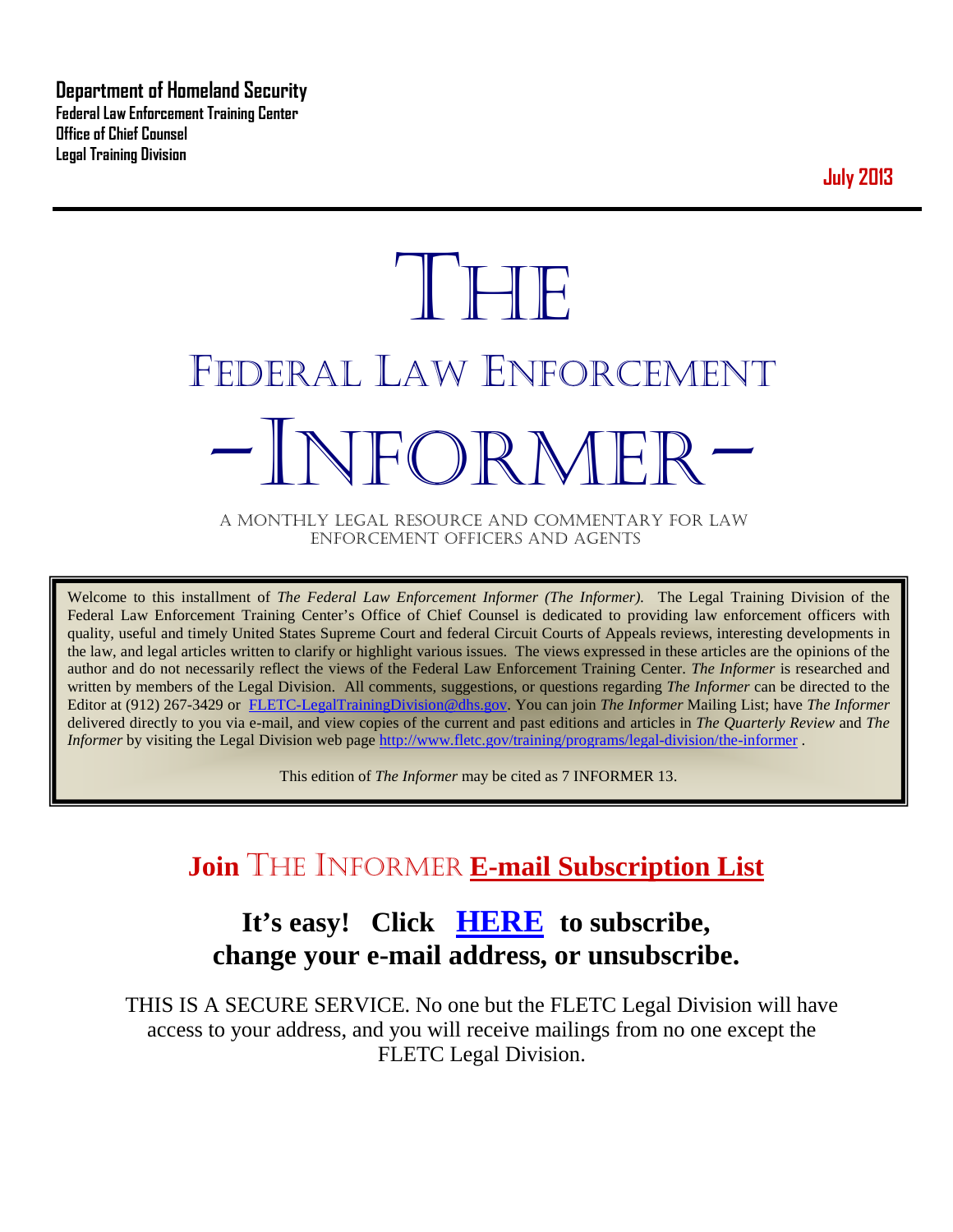# **In This Issue**

# **Case Summaries Circuit Courts of Appeals Click [Here](#page-4-0)**

2<sup>nd</sup> [Circuit](#page-4-2) 5<sup>th</sup> [Circuit](#page-5-0) 6<sup>th</sup> Circuit

 $7<sup>th</sup>$  **[Circuit](#page-10-0)**  $8<sup>th</sup>$  **Circuit**  $9<sup>th</sup>$  **Circuit** 

**11th [Circuit](#page-12-0) [District of Columbia Circuit](#page-13-0)**

**\*\*\*\*\*\*\*\*\*\*\*\*\*\*\*\*\*\*\*\*\*\*\*\*\*\*\*\*\*\***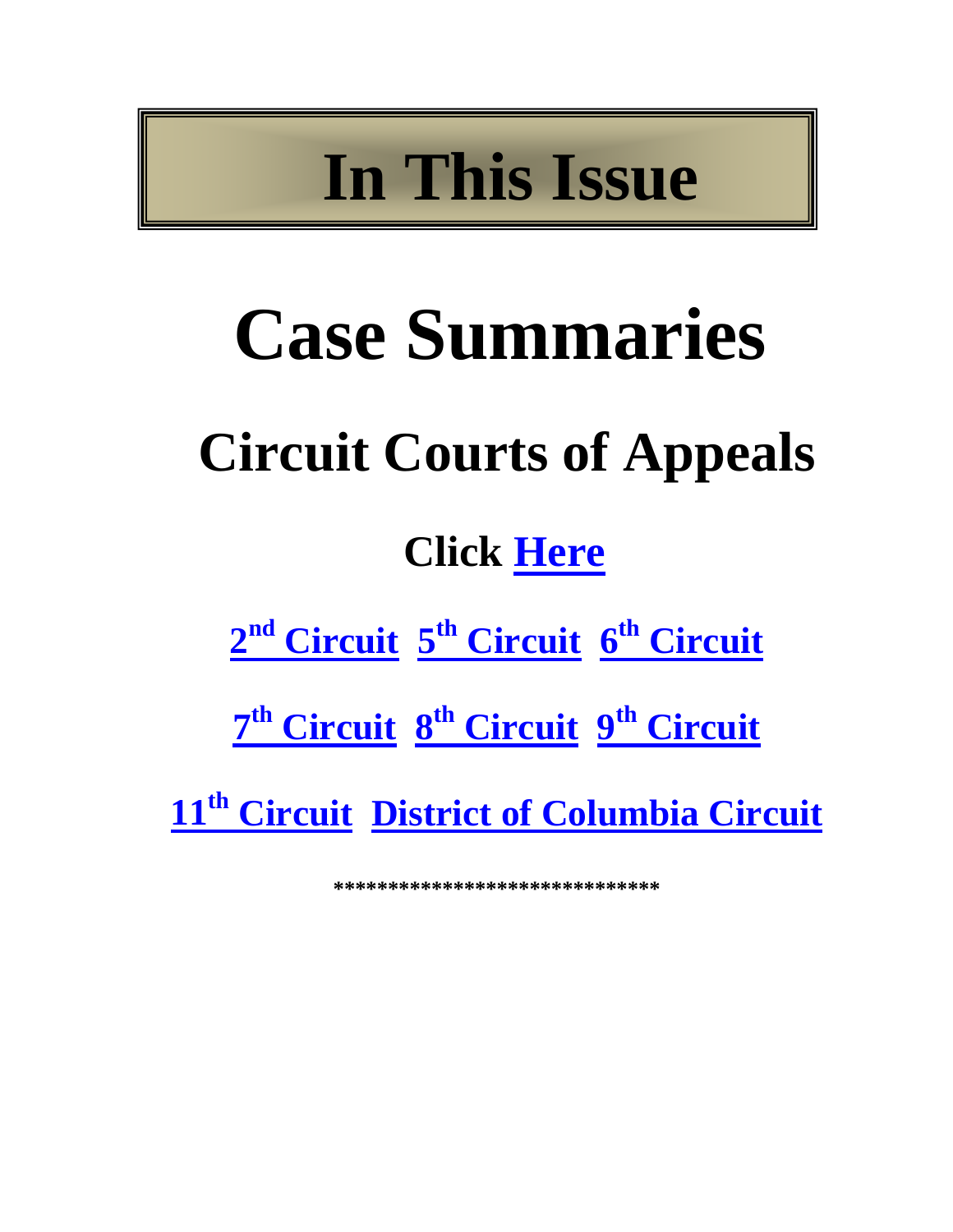# **Free FLETC Informer Webinar Series Schedule July / August 2013**

#### **1. The Law on the Use of Drones in the United States**

1-hour webinar presented by Bob Cauthen and David Gratz, FLETC Legal Division

**Date and Time:** Wednesday July 31, 2013: 2:30 pm EDST Click **[HERE](https://connect.hsin.gov/r4rx2gzryfq/)** to participate.

#### **2. Canines, Cops, and Curtilage – Using Police Dogs After** *Florida v. Jardines*

1-hour webinar presented by Bruce-Alan Barnard, FLETC Legal Division

**Dates and Times:** Tuesday August 6, 2013: 1:00 pm EDST Click **[HERE](https://connect.hsin.gov/jardinesaugust62013/)** to participate **or**

Wednesday August 21, 2013: 10:30 am EDST Click **[HERE](https://connect.hsin.gov/jardinesaugust212013/)** to participate.

**3. Government Workplace Searches: A review of the law that controls the government's ability to intrude into its employees' workspaces.**

1-hour webinar presented by John Besselman and Bob Cauthen, FLETC Legal Division.

**Date and Time:** Wednesday August 7, 2013: 1:30 pm EDST Click **[HERE](https://connect.hsin.gov/fletclgd0807)** to participate.

**4.** *Kalkines* **and** *Garrity* **– Getting the Basics: An Introduction to some of the parameters of the important case holdings of** *Kalkines* **and** *Garrity***.**

1-hour webinar presented by John Besselman, FLETC Legal Division

**Date and Time:** Wednesday August 14, 2013: 8:30 am EDST Click **[HERE](https://connect.hsin.gov/fletclgd0814)** to participate.

**5. United States Supreme Court Wrap-Up: A review of seven cases decided by the USSC in the October 2012 Term that affect law enforcement officers.**

1-hour webinar presented by Ken Anderson and John Besselman, FLETC Legal Division

**Dates and Times:** Friday August 16, 2013: 1:30 pm EDST Click **[HERE](https://connect.hsin.gov/fletclgd0816/?refresh-parent=true)** to participate.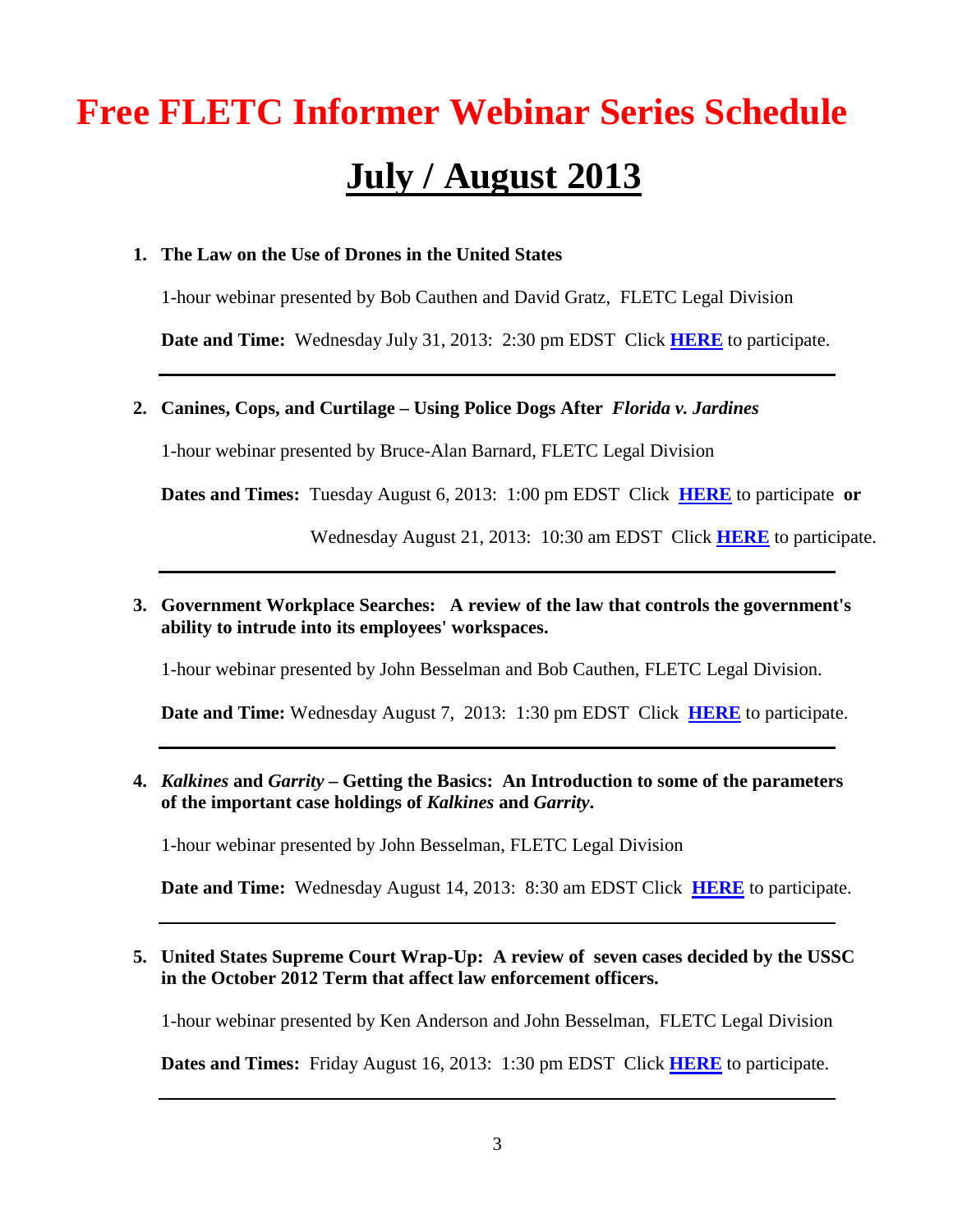#### **6. The Circuit Split in Using Deadly Force to Control Suicidal People:**

1-hour webinar presented by Tim Miller, FLETC Legal Division

**Date and Time:** Thursday August 29, 2013: 2:30pm EDST Click **[HERE](https://connect.hsin.gov/circuitsplitencore_1)** to participate.

#### **7. Freedom of Speech in the Government Workplace**

90-minute webinar presented by Bryan Lemons, Deputy Assistant Director, Federal Law Enforcement Training Center

**Date and Time:** Friday August 30, 2013: 1:30 pm EDST Click **[HERE](https://connect.hsin.gov/fletclgd0830/?refresh-parent=true)** to participate.

#### **If there are any specific legal topics that you would like to see offered in future FLETC Informer webinars, please let us know!**

Address any inquiries to [lgdwebinar@fletc.dhs.gov](mailto:lgdwebinar@fletc.dhs.gov)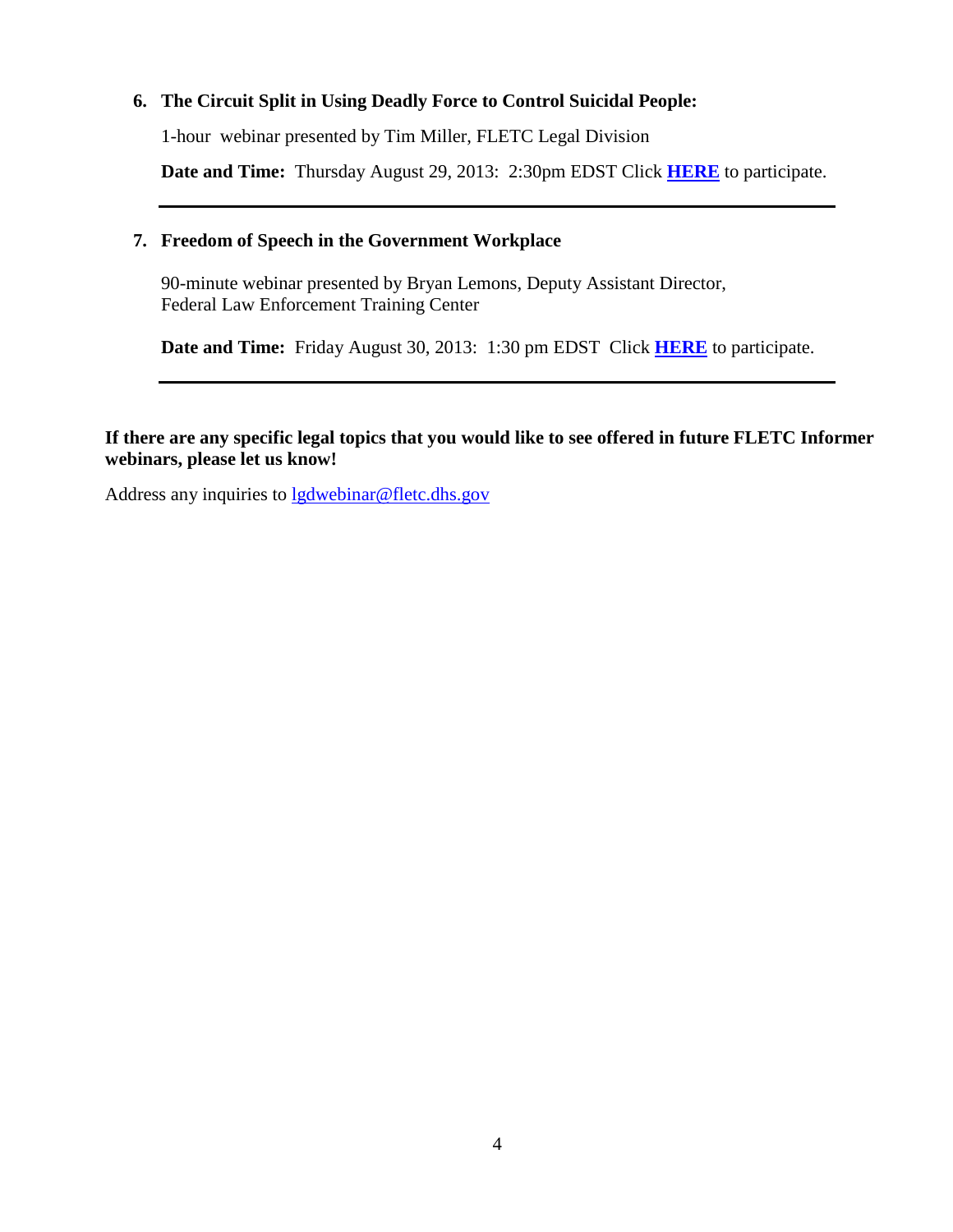# CASE SUMMARIES

# Circuit Courts of Appeals

## <span id="page-4-1"></span><span id="page-4-0"></span>**2nd Circuit**

#### **United States v. Lee, 2013 U.S. App. LEXIS 11496 (2nd Cir. N.Y. June 7, 2013)**

Law enforcement officers in Jamaica investigated a marijuana trafficking organization that included Lee. After Jamaican police intercepted wire communications on several telephones in Jamaica, they notified the DEA, pursuant to a Memorandum of Understanding (MOU) that existed between the two countries concerning the investigation of drug trafficking organizations. Although Lee was not the target of the Jamaican investigation, he was heard speaking about drug shipments on some of the wiretaps. These conversations were presented to a federal grand jury in the United States that indicted Lee.

At trial, Lee sought to suppress the Jamaican government's recordings of the intercepted conversations.

Generally, suppression of evidence is not required when foreign law enforcement officials obtain the evidence at issue. However, evidence obtained by a foreign law enforcement agency may be suppressed where the conduct of foreign law enforcement officials rendered them "virtual agents" of United States law enforcement officials. Lee claimed the close, ongoing and formalized collaboration between the Jamaican police and the DEA rendered the Jamaican police "virtual agents" of the DEA.

The court disagreed. Even though the United States and Jamaica agreed on several measures designed to facilitate collaboration and cooperation in drug trafficking investigations, the Jamaican investigation of Lee was an independent undertaking by a foreign sovereign. First, the Jamaican police initiated their investigation into the marijuana trafficking organization before the DEA began its investigation. Second, the Jamaican police did not ask the DEA for its assistance or seek the DEA's approval before conducting their electronic surveillance. Third, DEA agents were not involved in the interception or translation of the conversations at issue. Finally, the DEA did not make a formal request that Jamaican police conduct surveillance on Lee or any other members of the marijuana trafficking organization.

Click **[HERE](http://docs.justia.com/cases/federal/appellate-courts/ca2/12-0088/12-0088-2013-06-07.pdf)** for the court's opinion.

\*\*\*\*\*

# <span id="page-4-2"></span>**5th Circuit**

#### **United States v. Hernandez-Mandujano, 2013 U.S. App. LEXIS 13258 (5th Cir. La. June 27, 2013)**

Border Patrol agents stopped Hernandez as he was driving on Interstate 10, approximately 450 miles from the nearest United States-Mexico border crossing. The agents believed Hernandez was transporting illegal aliens because he was driving an SUV; had both hands on the steering wheel, and he was not exhibiting the relaxed nature of most drivers. In addition, Hernandez's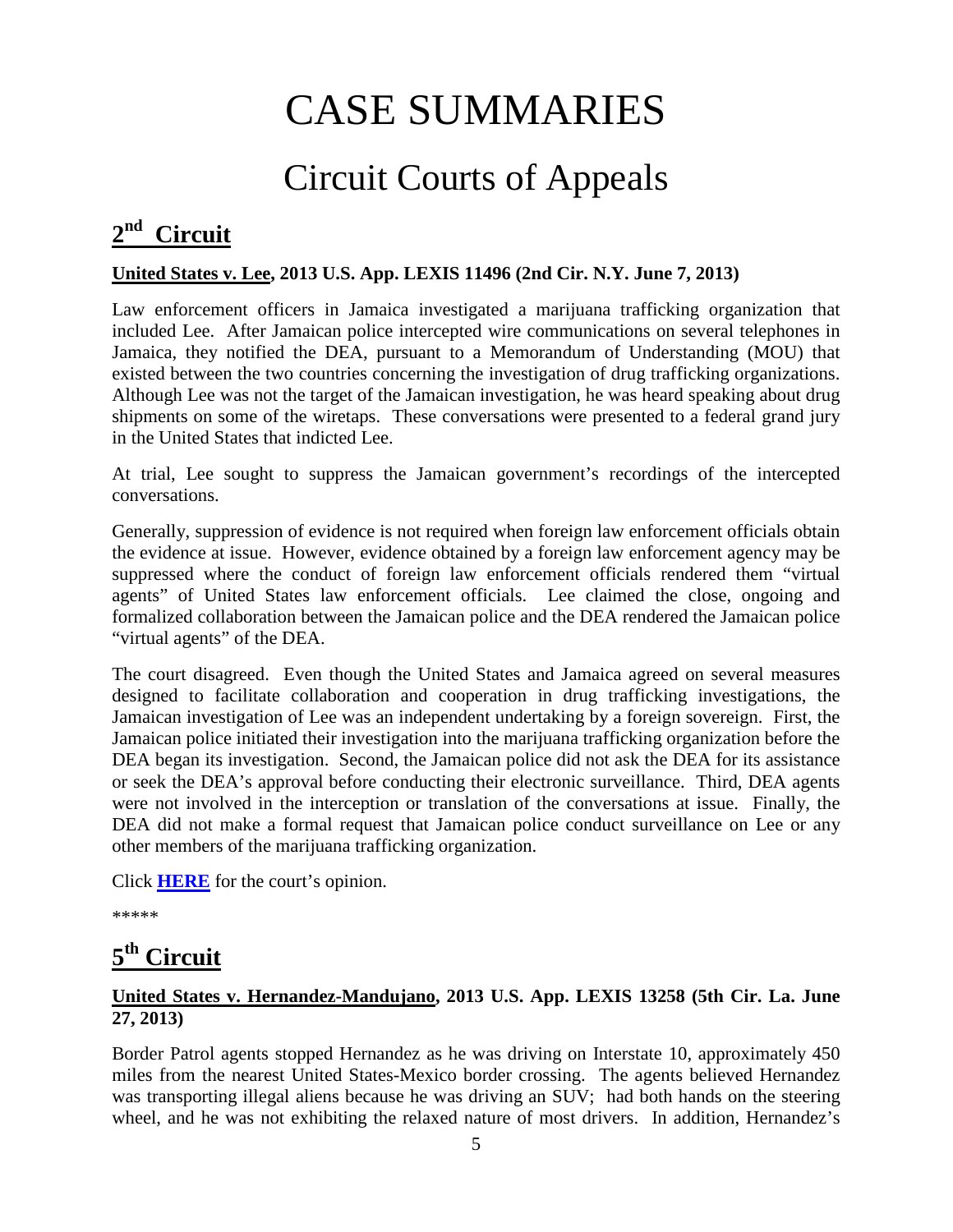speed dropped from 70 miles per hour to 60 miles per hours as the agents followed him, and when the agents pulled alongside Hernandez, he stopped talking to the person in the passenger's seat. The agents learned the car was registered to a woman; however, it had not been reported stolen, had no outstanding warrants or criminal activity associated with it, and had not recently crossed the border.

During the stop, Hernandez told the agents he was a Mexican national in the United States illegally. The government indicted Hernandez for reentry without permission by an alien deported after conviction for an aggravated felony, in violation of *18 U.S.C. § 1326(a)* and *(b)(2)*.

Hernandez moved to suppress his statements to the agents, arguing the stop could not be considered an extended border search and the agents lacked reasonable suspicion to conduct a *Terry* stop.

The district court agreed the stop was not an extended border search, but held the agents had reasonable suspicion of illegal activity to support a *Terry* stop.

The court of appeals held the agents did not have reasonable suspicion to stop Hernandez. First, the stop occurred 450 miles from the nearest border crossing and there was no reason to believe Hernandez had come from the border. Second, Hernandez's driving posture speed change and the fact the SUV was registered to a woman was not indicative of criminal activity. Third, the SUV had not been reported stolen, had no outstanding warrants or criminal activity associated with it, and had not recently been documented as crossing the border. Finally, the agents could not identify anything about the SUV that rendered it more likely than other SUVs to be transporting illegal aliens.

Even though the agents violated the *Fourth Amendment* in stopping Hernandez, the court still denied Hernandez's motion to suppress. The court noted previous Fifth Circuit case law held an alien's INS file and identity are not subject to suppression when law enforcement officers learn of a deported alien's unlawful reentry after an allegedly unconstitutional stop.

Click **[HERE](http://docs.justia.com/cases/federal/appellate-courts/ca5/12-30793/12-30793-2013-06-27.pdf)** for the court's opinion.

\*\*\*\*\*

## <span id="page-5-0"></span>**6th Circuit**

#### **United States v. Figuerdo-Diaz, 2013 U.S. App. LEXIS 11231 (6th Cir. Tenn. June 5, 2013)**

Federal agents suspecting Rivas was trafficking drugs followed him to a restaurant parking lot. The agents saw Rivas climb into the driver's seat of a tractor-trailer. The agents saw Diaz in the passenger seat of the tractor-trailer. The agents confirmed the tractor-trailer was registered to Rivas. After a few minutes, Rivas got out of the tractor-trailer and got into a car driven by Loya. Diaz followed Loya and Rivas in the tractor-trailer.

The agents followed Loya, Rivas and Diaz to a warehouse and approached the men to conduct a *Terry* stop. Rivas ran from the officers, but was apprehended after a brief foot chase, while Loya and Diaz were detained without incident.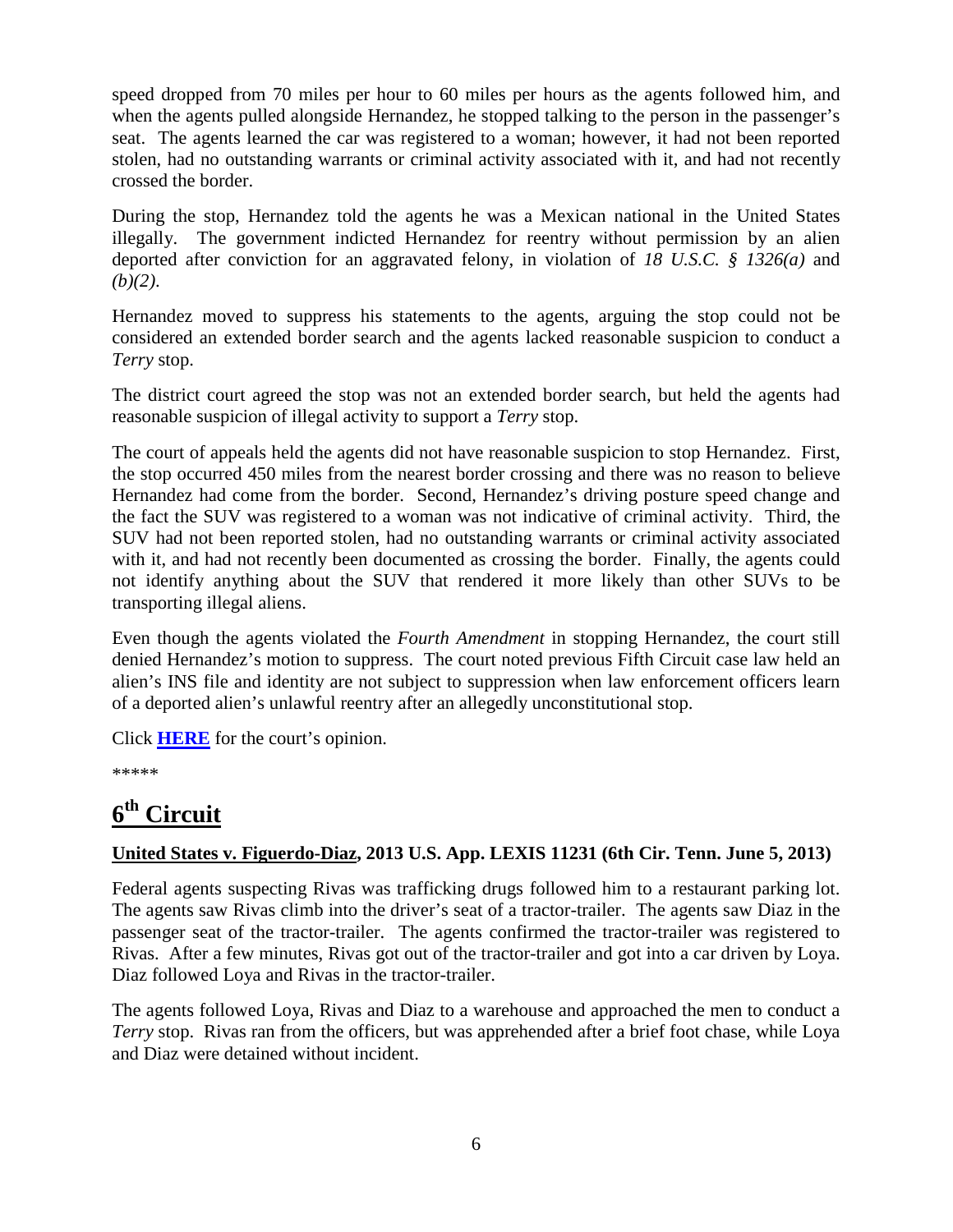The agents walked a drug dog around the tractor-trailer and the dog gave a positive alert. The agents searched and found over two-thousand pounds of marijuana hidden in the trailer's undercarriage. The agents arrested Rivas, Diaz and Loya.

All three men moved to suppress the marijuana recovered from the trailer, claiming it was seized as a result of their unlawful detention.

The district court suppressed the evidence as to Loya and Diaz, but declined to suppress the evidence as to Rivas. The district court found the agents had reasonable suspicion to detain Rivas, but did not have reasonable suspicion to detain Diaz and Loya. The government appealed the suppression order regarding Diaz and Loya.

The court of appeals reversed the district court and held the marijuana should not have been suppressed as to Diaz and Loya. The exclusionary rule prohibits the government from using evidence caused by an illegal seizure, not evidence found around the same time as an illegal seizure. Here, the agents' detention of Diaz and Loya did not cause the agents to find the marijuana in the trailer. Instead, it was the agents' reasonable suspicion regarding Rivas that caused the agents to detain the tractor-trailer, conduct the dog sniff and discover the marijuana.

Click **[HERE](http://docs.justia.com/cases/federal/appellate-courts/ca6/11-5827/11-5827-2013-06-05.pdf)** for the court's opinion.

\*\*\*\*\*

#### **United States v. Tavera, 2013 U.S. App. LEXIS 12547 (6th Cir. Tenn. June 20, 2013)**

Police officers arrested Mendoza and Tavera after they discovered methamphetamine hidden under a bucket of nails in the truck the men were driving. At trial, Tavera testified he did not know about the drugs in the truck. The jury convicted Tavera.

After his conviction, Tavera learned a few days before the trial Mendoza had participated in plea negotiations in which Mendoza told the Assistant United States Attorney (AUSA) Tavera did not know about the drugs in the truck. The AUSA did not disclose Mendoza's statements to Tavera.

Tavera appealed his conviction, arguing *Brady v. Maryland* required the AUSA to disclose Mendoza's statements to him.

The court agreed. In *Brady v. Maryland*, the United States Supreme Court held the government must disclose material, exculpatory evidence in its possession and failure to do so results in a trail that is fundamentally unfair. Here, Mendoza's statements to the AUSA were material to Tavera's case. The government's proof of Tavera's intent to join the drug conspiracy and distribute drugs was not overwhelming. If Tavera had been able to bolster his own testimony with Mendoza's statements, it would have significantly strengthened his case.

In addition, the court rejected the government's argument that Tavera's attorney should have exercised due diligence and discovered the statements on his own by interviewing Mendoza and asking him if he had talked to the AUSA. The "due diligence" defense is not valid because it releases the prosecutor from his duty of disclosure clearly outlined in *Brady* and places the burden of discovering exculpatory information on the defendant.

Click **[HERE](http://docs.justia.com/cases/federal/appellate-courts/ca6/11-6175/11-6175-2013-06-20.pdf)** for the court's opinion.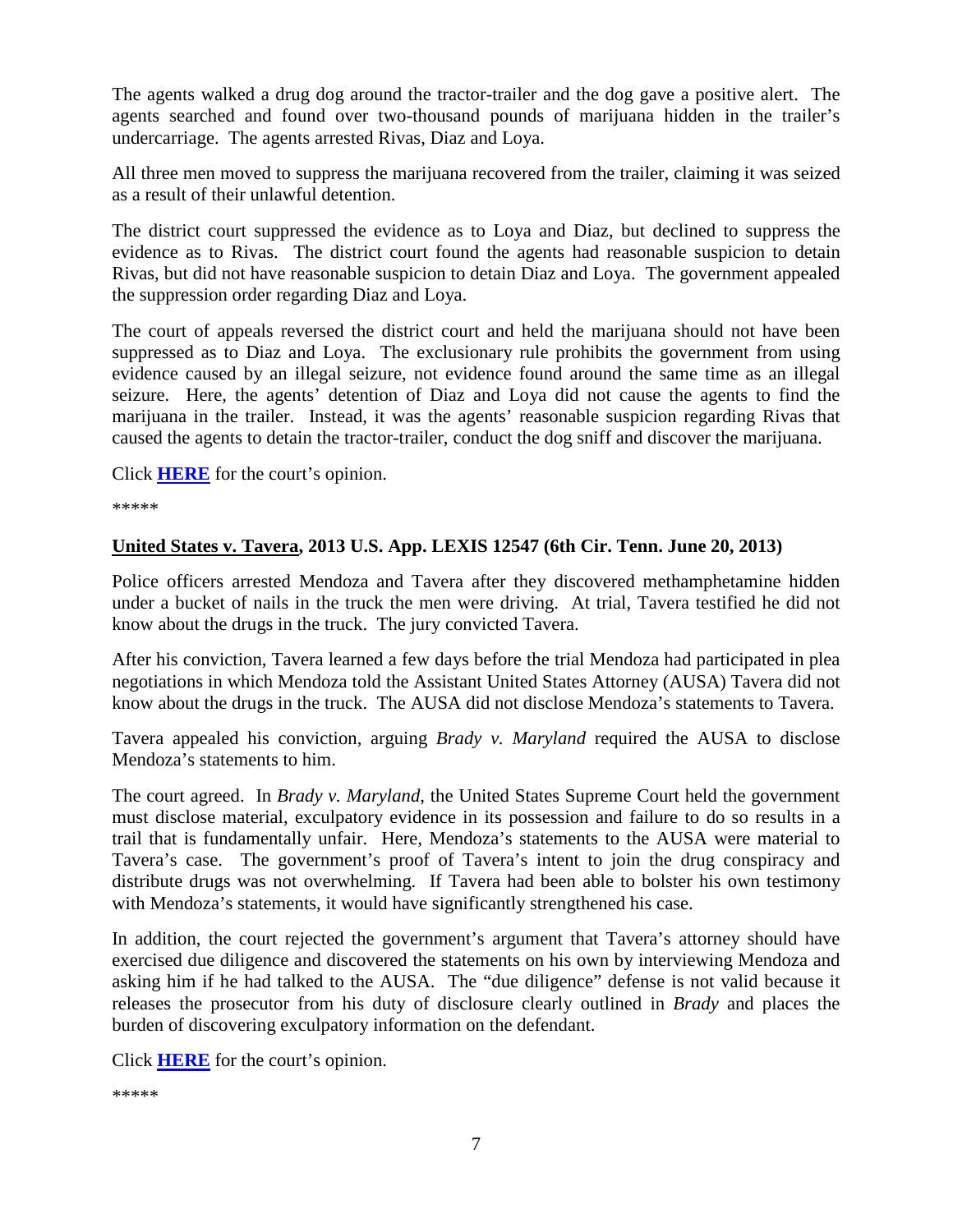## <span id="page-7-0"></span>**7th Circuit**

#### **United States v. Richards, 2013 U.S. App. LEXIS 12026 (7th Cir. Ill. June 14, 2013)**

An undercover police officer agreed to purchase ten kilograms of cocaine from a high-level drug dealer at his house. As directed, the officer followed a pick-up truck from a mall parking lot to the drug dealer's house and then backed his car into the garage once the truck left. After men loaded bags into the trunk, the undercover officer drove away. Police officers maintained surveillance on the house after the buy because the undercover officer suspected additional drugs remained on the property, while other police officers followed the pick-up truck.

About twenty minutes later, the officers saw the same pick-up truck meet a gray Lexus in the same mall parking lot. The Lexus followed the pick-up truck to the house and backed into the garage as the undercover officer had done. Ten minutes later, the Lexus emerged from the garage and drove away. While following the Lexus, officers confirmed the substance previously loaded into the undercover officer's car had tested positive for cocaine. After an hour of surveillance during which the Lexus violated no traffic laws, the officers conducted a traffic stop. Without consent, the officers searched the car and found a backpack in the trunk. Inside the backpack, the officers found approximately ten kilograms of cocaine. Richards, the driver, and Rodgers, the passenger, denied ownership of the bag; however, both were arrested. None of the officers involved in the operation had any information connecting either Richards or Rodgers to the target drug dealer before they drove up to his house in the gray Lexus. In addition, the officers had no information that another drug deal would occur at the house that day.

Richards moved to suppress the cocaine found in the backpack, arguing the officers lacked probable cause to stop and search the gray Lexus.

The court disagreed, holding the facts and circumstances known to the officers at the time of the stop provided probable cause to believe the Lexus had picked up drugs during its brief stop at the house. Consequently, the officers were allowed to search the Lexus under the automobile exception to the *Fourth Amendment's* warrant requirement.

First, the officers knew an undercover police officer had purchased ten kilograms of cocaine from the house less than an hour before the Lexus arrived, and the undercover officer believed more cocaine remained at the house.

Second, the officers knew the Lexus met another vehicle and then followed that vehicle to the house, as the undercover officer had done. After arrival, the other vehicle left and the Lexus backed into the garage where it remained for approximately ten minutes before leaving, as the undercover officer had done. These facts and circumstances generated a fair probability that Richards had picked up drugs just as the undercover officer had.

<span id="page-7-1"></span>Click **[HERE](http://docs.justia.com/cases/federal/appellate-courts/ca7/12-2790/12-2790-2013-06-14.pdf)** for the court's opinion.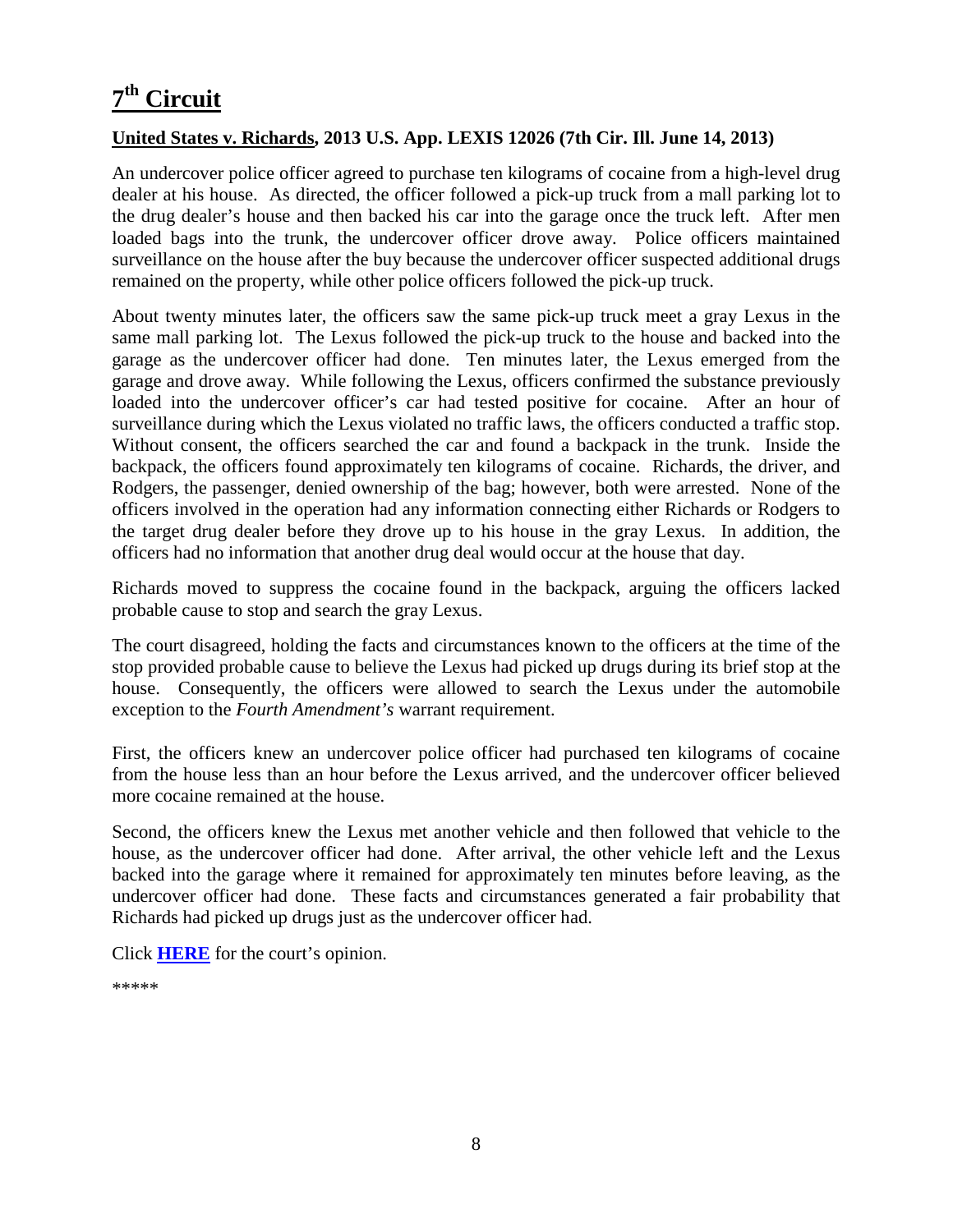## **8th Circuit**

#### **United States v. Smith, 2013 U.S. App. LEXIS 11365 (8th Cir. Mo. June 6, 2013)**

Federal agents in St. Louis suspected Smith was involved in a scheme to obtain cash by false pretenses from U.S. Bank. The agents knew Smith had been involved in a similar scheme in Los Angeles and had since relocated to St. Louis. In addition, the agents traced emails sent to U.S. Bank to a house across the street from Smith's residence that had an unsecured wireless router, which would allow anyone within range to access the internet. Finally, U.S. Bank gave the agents a recording of a phone conversation between a bank employee and the individual trying to fraudulently obtain the cash. An agent familiar with Smith's voice confirmed the voice on the recording belonged to Smith.

While conducting surveillance, the agents saw Smith and another person, later identified as Lewis, go into a restaurant. The agents entered and arrested Smith as he came out of the restroom. The agents seized a messenger bag, which was approximately fifteen to twenty feet away at a table with Lewis.

An inventory search of the bag revealed a laptop computer, a cell phone and bank records. The agents secured the items and obtained a warrant to search the bag, laptop and cell phone.

Smith argued the agents did not have probable cause to arrest him; therefore, the items recovered from the messenger bag after his arrest should have been suppressed. Even if his arrest was supported by probable cause, Smith argued the messenger bag and its contents were illegally seized and searched by the agents before they obtained a warrant.

The court disagreed. First, the agents had probable cause to arrest Smith. The agents knew Smith was a suspect in a similar scheme conducted in Los Angeles and an agent identified the voice of the person calling U.S. Bank to set up the scheme as belonging to Smith.

Second, the agents lawfully seized Smith's bag because they had probable cause to believe the bag contained evidence of a crime. The bag resembled the type of bag used to transport a laptop computer and the agents knew e-mails were sent to U.S. Bank from various access points, making it likely a laptop had been used in the scheme. Immediate seizure of the bag was necessary to prevent the destruction of evidence.

Finally, even though the agents slightly deviated from their agency's inventory search policy, the search was still reasonable because it was not pretext for a general search for evidence.

Click **[HERE](http://docs.justia.com/cases/federal/appellate-courts/ca8/12-2866/12-2866-2013-06-06.pdf)** for the court's opinion.

\*\*\*\*\*

#### **United States v. Capps, 716 F.3d 494 (8th Cir. Mo. June 11, 2013)**

A police officer conducted a traffic stop because the officer knew Capps did not have a valid driver's license and there was an active felony warrant for Capps' arrest. During the stop, the officer discovered the license plates on Capps' vehicle were registered to a different vehicle. After the officer asked Capps for consent to search the vehicle, Capps told the officer to check the trunk for a second set of license plates. The officer clarified he wanted to search the entire vehicle and told Capps he could refuse this request if he wished. Capps eventually responded,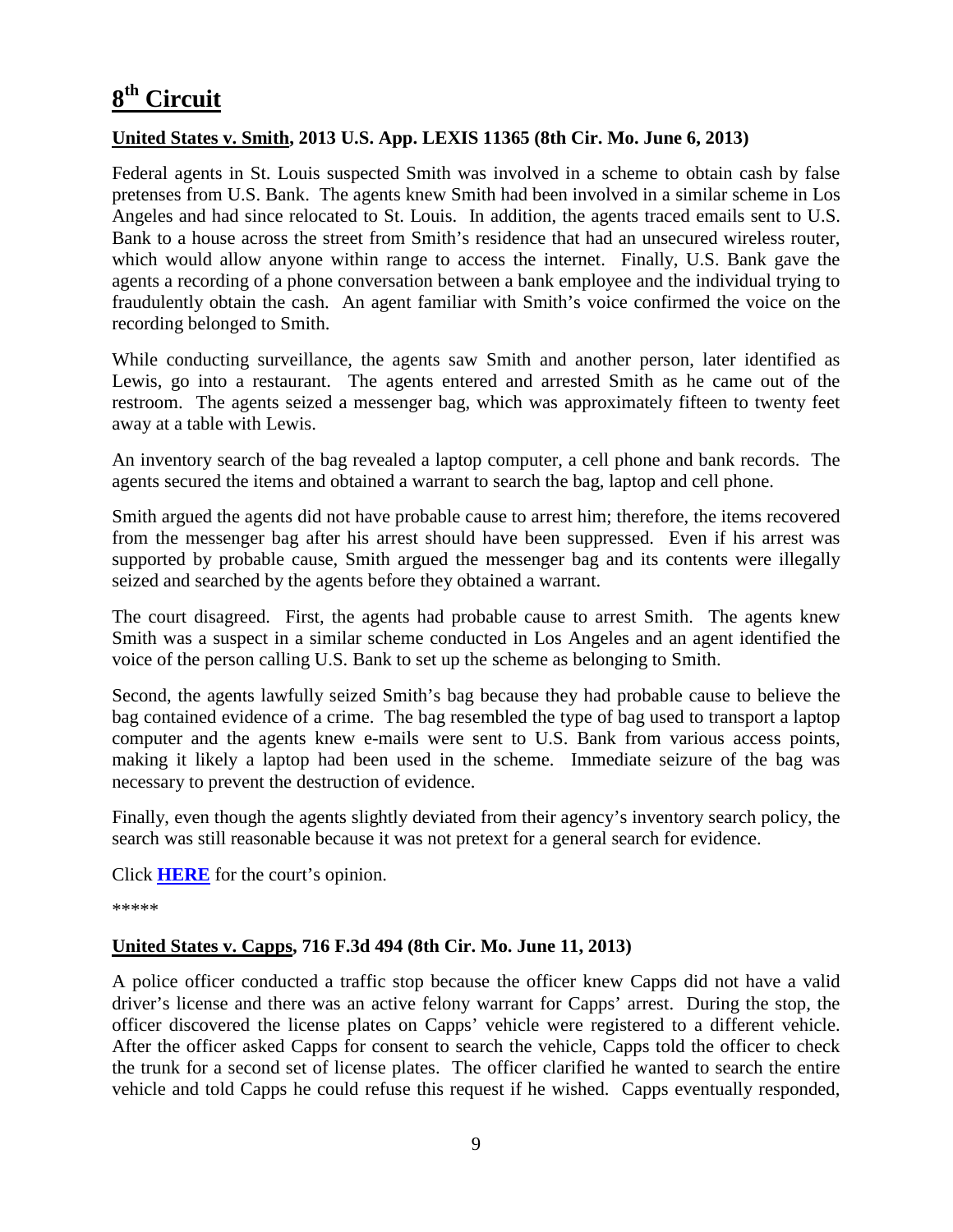"just go ahead and look." During the search, the officer found a bag containing methamphetamine under the hood of Capps' vehicle.

Capps moved to suppress the methamphetamine, arguing the officer violated the *Fourth Amendment* because any consent he provided was involuntary, in part because the officer failed to advise Capps of *Miranda* rights before asking for consent to search.

The court disagreed. Capps was in his thirties at the time of the incident and did not claim to possess below average intelligence or any other barriers to effective communication. In addition, Capps appeared to be sober and his prior interactions with law enforcement make it more likely he was aware of his rights. Finally, while lack of *Miranda* warnings is a relevant factor to consider, the Eighth Circuit has never required a police officer to provide *Miranda* warnings before requesting consent to search. Here, the weight of the other factors indicated the absence of *Miranda* warnings prior to the search did not affect Capps' otherwise voluntary consent.

Capps further argued even if his consent was voluntary, his consent to search the vehicle was limited to the trunk.

Again, the court disagreed. The court determines the scope of a person's consent by considering what an objectively reasonable person would have understood the consent to include. Here, the court held that Capps' statement, "just go ahead and look" would have led an objectively reasonable person to believe Capps consented to a search of the entire vehicle.

Click **[HERE](http://docs.justia.com/cases/federal/appellate-courts/ca8/13-1196/13-1196-2013-06-11.pdf)** for the court's opinion.

\*\*\*\*\*

#### **United States v. Hightower, 2013 U.S. App. LEXIS 12141 (8th Cir. Ark. June 17, 2013)**

A police department received an anonymous call suggesting officers were needed at the local Boys and Girls Club. When the officers arrived, they found no problem at the Boys and Girls Club, but saw a group of ten to fifteen people across the street on the verge of fighting. As the officers crossed the street to investigate, Hightower and his girlfriend walked away from the group, got into his nearby car, and began to drive away. The officers ordered Hightower to stop but he did not comply until an officer walked alongside his slow-moving vehicle and drew his firearm. After Hightower stopped, the officers smelled the odor of alcoholic beverages coming from Hightower's car. The officers eventually arrested Hightower for public intoxication and discovered an illegal firearm in his car during their inventory search.

Hightower argued the officers did not have reasonable suspicion to support a *Terry* stop.

The court disagreed. Police officers responded to a vague, anonymous emergency call suggesting officers were needed at the Boys and Girls Club. When the officers arrived, they saw a group of individuals across the street talking in raised voices and acting as if they were about to fight. An officer testified the area near the Boys and Girls Club, including the apartment complex across the street, had been the scene of fights, drugs arrests and other criminal activity. These facts, combined with Hightower's initial refusal to comply with the officer's repeated orders to stop, gave the officers reasonable suspicion to conduct a *Terry* stop.

Click **[HERE](http://docs.justia.com/cases/federal/appellate-courts/ca8/12-2222/12-2222-2013-06-17.pdf)** for the court's opinion.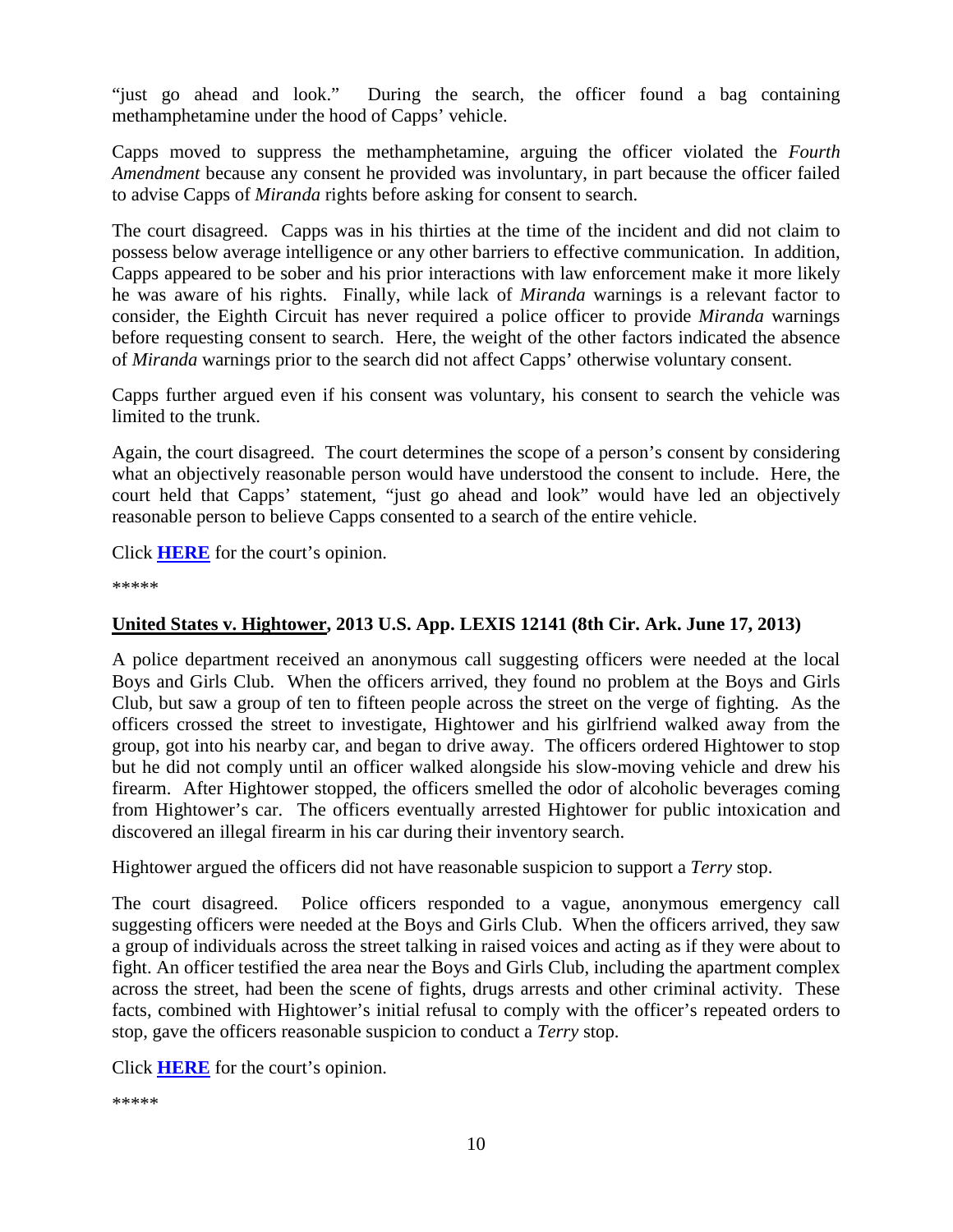#### <span id="page-10-0"></span>**United States v. Morgan, 2013 U.S. App. LEXIS 11114 (9th Cir. Ariz. June 3, 2013)**

A Border Patrol agent arrested Morgan after discovering several bundles of marijuana concealed in her vehicle as she drove into the United States from Mexico. The agent advised Morgan of her *Miranda* rights and Morgan agreed to speak to the agent. However, soon after the conversation began, Morgan invoked her right to counsel and the agent terminated the interview.

The agent transported Morgan and the marijuana to the Casa Grande Border Patrol station for processing. While processing Morgan, the agent read her a portion of an I-214 Form that contained the *Miranda* warnings. Morgan signed the I-214 Form, acknowledging she was provided *Miranda* rights and that she understood those rights. Although the I-214 Form contained a section on waiving *Miranda* rights, the agent did not read this section to Morgan or attempt to obtain from her a waiver of her *Miranda* rights because she had previously invoked her right to counsel. The agent testified all Border Patrol agents at the Casa Grande Border Patrol station are required, as part of the routine processing of every arrestee, to read the *Miranda* warnings from the I-214 Form. The officer then must obtain an acknowledgement from the arrestee the form was read. This applied even if the arrestee has previously invoked his or her *Miranda* rights at the scene of the arrest.

After Morgan acknowledged her rights, she told the agent she wished to speak with him. The agent told Morgan he could not talk to her without the presence of her attorney because she had already invoked her right to counsel. Morgan told the agent she did not need an attorney and wanted to waive her right to counsel. The agent gave Morgan the opportunity to read and sign the waiver section of the I-214 Form. During her interview, Morgan admitted to smuggling marijuana.

Morgan argued the agent's reading of the I-214 Form constituted a re-initiation of interrogation after she had already invoked her right to counsel.

The term "interrogation" refers to express questioning or the functional equivalent of questioning which includes words or actions on the part of the police, other than those normally related to the arrest and custody process, that the police should know are reasonably likely to elicit an incriminating response. In this case, part of the station's standard processing procedure was to advise arrestees of their *Miranda* rights from the I-214 Form, even if the arrestees had previously invoked their rights. Because the reading of the I-214 Form was a normal a part of the arrest and custody process and the agent made no effort to question Morgan or obtain a waiver of her previously invoked right to counsel, the court held the agent's actions were not the functional equivalent of questioning. Consequently, reading the I-214 Form to Morgan was not "interrogation" in violation of *Miranda*.

Click **[HERE](http://docs.justia.com/cases/federal/appellate-courts/ca9/12-10056/12-10056-2013-06-03.pdf)** for the court's opinion.

\*\*\*\*\*

#### **United States v. Needham, 2013 U.S. App. LEXIS 12033 (9th Cir. Cal. June 14, 2013)**

In June 2010, police suspected Needham, a registered sex offender, had molested a five-year old boy in the restroom at a local mall. A detective obtained a warrant to search Needham's home. The warrant authorized a search for clothing matching the description of what Needham was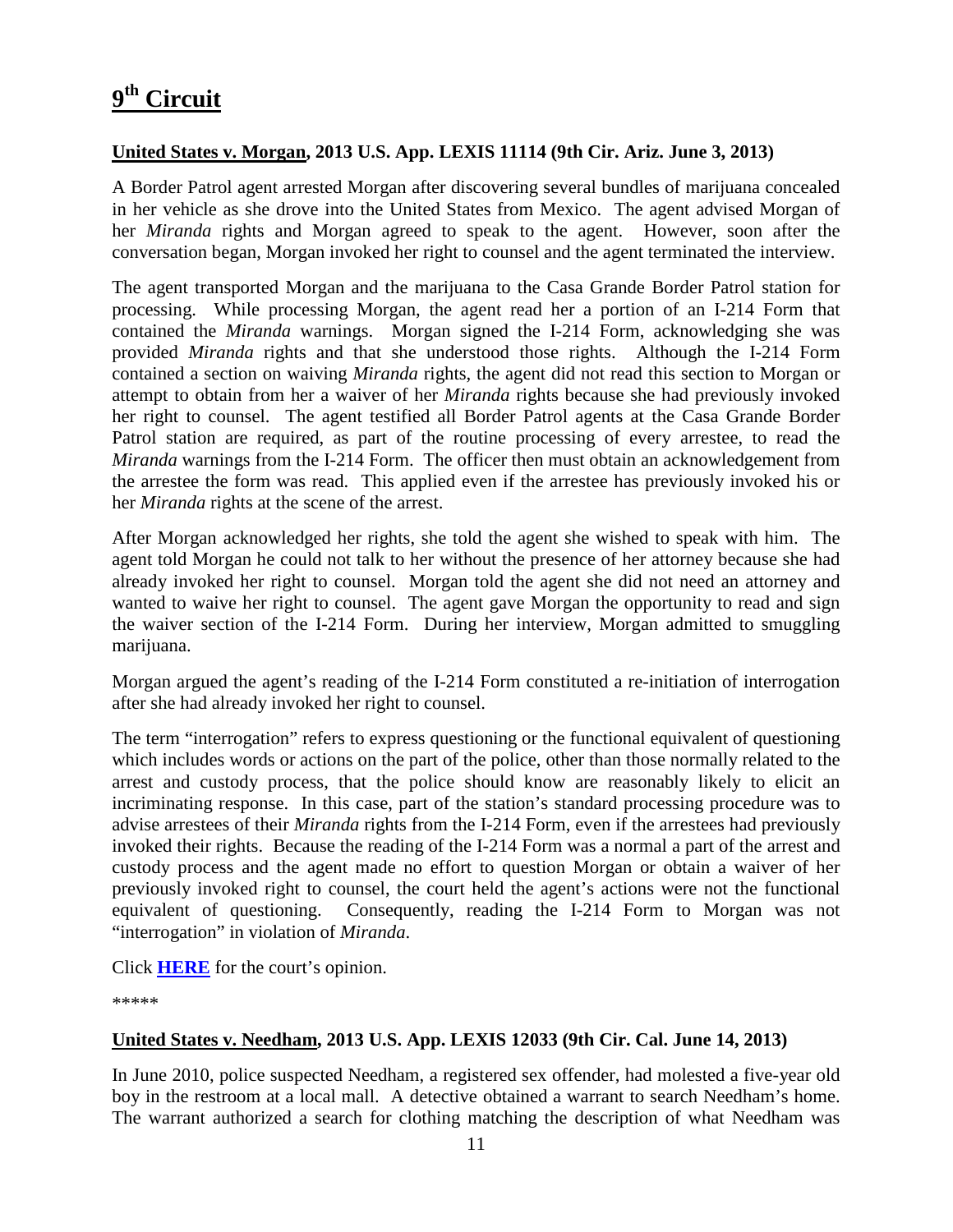wearing at the mall the day he was suspected of molesting the boy and for a credit card Needham had used. The warrant also authorized the search of Needham's electronic and digital storage devices for child pornography. Other than the detective's opinion that individuals who molest children are likely to possess child pornography, the warrant did not provide any other reason to suspect Needham possessed child pornography in his home.

Officers seized Needham's iPod and discovered images and videos of child pornography.

Needham moved to suppress the evidence obtained from his iPod, arguing the search warrant was not supported by probable cause he possessed child pornography. Needham further argued the lack of probable cause was so obvious that the good-faith exception should not apply.

The officers relied on a warrant based on the inference that those who molest children are likely to possess child pornography. In 2011, the Ninth Circuit decided a case, which held such an inference, by itself, does not establish probable cause to search a suspected child molester's home for child pornography. However, because the search in this case occurred before 2011, the court held it was objectively reasonable for the officers to rely in good faith on the search warrant.

Click **[HERE](http://docs.justia.com/cases/federal/appellate-courts/ca9/12-50097/12-50097-2013-06-14.pdf)** for the court's opinion.

\*\*\*\*\*

#### **United States v. Stoltz, 2013 U.S. App. LEXIS 13220 (9th Cir. Alaska June 27, 2013)**

Stoltz was an active duty enlisted member of the United States Coast Guard assigned to a Coast Guard cutter. While moored for a routine port call, a shipmate saw Stoltz aboard the cutter viewing child pornography on his laptop computer. Stoltz later told investigators he possessed child pornography aboard the cutter.

The cutter's commanding officer decided not to court-martial Stoltz, so the government would not be precluded from charging Stoltz in civilian criminal court. However, after seven months passed and no civilian criminal charges had been filed, the commanding officer imposed nonjudicial punishment (NJP) on Stoltz.

Generally, service members facing NJP can choose to reject the NJP and demand trial by court martial. If that occurs, the decision of whether to proceed with a court-martial rests with the proper convening authority. However, the right to reject NJP in favor of a court-martial is subject to the "vessel exception." If the service member is attached to or embarked on a vessel, he does not have the right to reject NJP. If the vessel exception does not apply, the service member faced with NJP must be informed of his right to reject NJP in favor of a court-martial and NJP cannot be imposed unless the service member voluntarily, knowingly, and intelligently waives that right in writing. Here, Stoltz was never informed that he could reject NJP and demand a court martial, nor did he waive that right.

Approximately two years later, after Stoltz's discharge from the Coast Guard, a federal grand jury indicted him for possession of child pornography.

Stoltz moved to dismiss the indictment, claiming it violated the *Double Jeopardy Clause* of the *Fifth Amendment* and constituted a due process violation.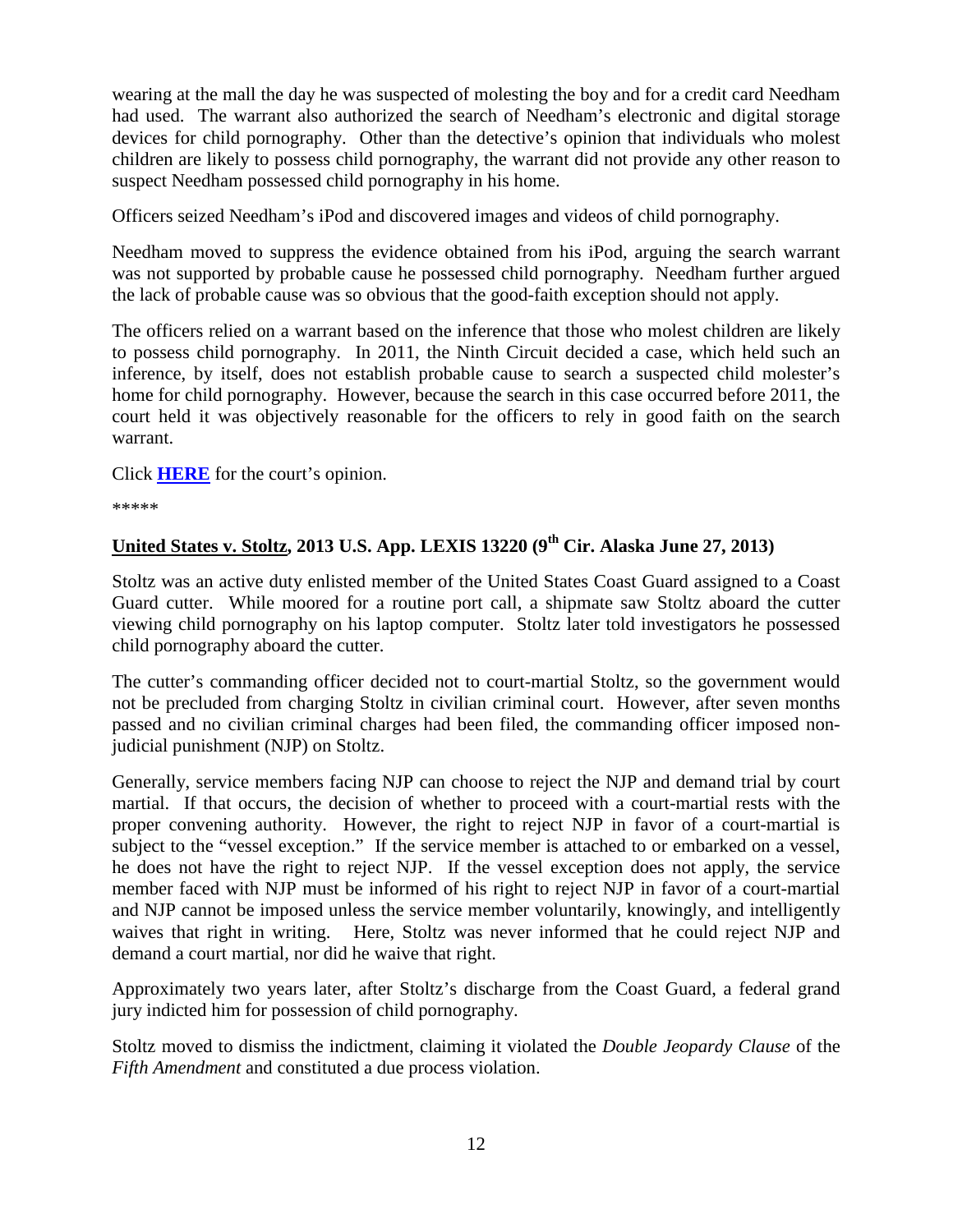The district court dismissed the indictment, concluding the vessel exception did not apply; therefore, Stoltz should have been given the opportunity to reject NJP and demand a courtmartial. The district court further held because Stoltz had not been made aware of his right to demand a court-martial, the government violated the *Double Jeopardy Clause* by charging him with the same crime in civilian court.

The Ninth Circuit disagreed. Even if the vessel exception did not apply, and the Coast Guard had improperly imposed NJP on Stoltz, the *Double Jeopardy Clause* was not violated. Double jeopardy bars Stoltz's prosecution only if he was previously placed in jeopardy for the same child pornography offense. The Supreme Court has consistently held that jeopardy does not attach until a defendant is "put to trial before the trier of facts, whether the trier be a jury or a judge." Here, both sides acknowledged that NJP is non-criminal and until he was indicted, Stoltz was never charged with possession of child pornography, in either a court-martial or civilian criminal court. Consequently, the district court improperly dismissed the indictment on double jeopardy grounds.

The court further held even if a due process violation occurred, it occurred as part of the NJP proceeding and not the current prosecution.

Click **[HERE](http://docs.justia.com/cases/federal/appellate-courts/ca9/11-30297/11-30297-2013-06-27.pdf)** for the court's opinion.

\*\*\*\*\*

# <span id="page-12-0"></span>**11th Circuit**

#### **United States v. Valerio, 2013 U.S. App. LEXIS 12604 (11th Cir. Fla. June 20, 2013)**

A federal agent was conducting surveillance on a store that sold hydroponic gardening equipment. The agent believed individuals who purchased this type equipment were often involved in growing marijuana. The agent saw Valerio drive up to the back of the store in a pick-up truck with no license plate and back into a parking space, in what the agent thought was an attempt to conceal the truck's missing license plate. Valerio entered the store and returned several minutes later carrying a plastic shopping bag. Valerio drove out of the parking lot followed by the agent who noticed Valerio kept looking in his rearview mirror, which the agented interpreted as nervousness. A few minutes later, Valerio pulled over to the side of the road and walked toward the rear of his truck, holding what appeared to be a license plate.

Two weeks later, the same agent was again conducting surveillance on the hydroponic gardening store. The agent saw Valerio drive up to the store in a pick-up truck with no license plate, and back into a parking spot. Valerio entered the store and came out several minutes later. Another federal agent saw Valerio's truck a short time later with a license plate affixed to it. The agents followed Valerio to a multi-unit warehouse the agents thought was suitable for a marijuana grow operation. The agents saw Valerio park his truck and walk toward the warehouse building but the agents did not see which specific unit Valerio entered.

The next day the agents conducted surveillance on the warehouse and saw light emanating from under one of the unit's doors. A week later, the agents brought a drug-dog to the warehouse and the dog alerted to the presence of drugs in one of the units. The agents obtained a warrant and searched the unit. Instead of corroborating their suspicions regarding Valerio, the agents discovered the unit was rented to an individual unrelated to Valerio. The agents learned the unit was used as a recording studio and the bands who recorded there often smoked marijuana.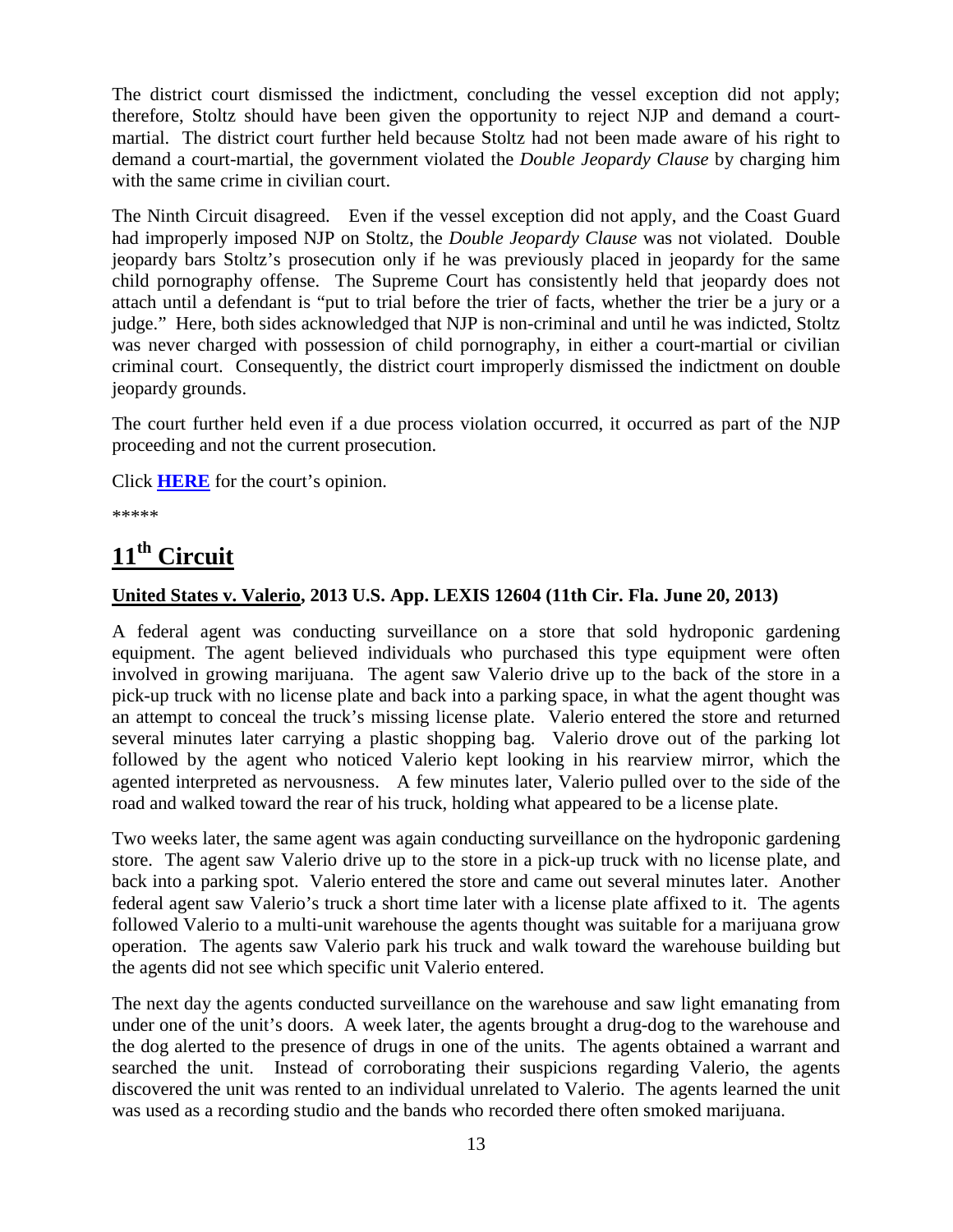After failing to find any evidence that Valerio was involved in a marijuana grow operation from the search of the warehouse, the agents went to Valerio's house to conduct a knock and talk interview. However, instead of knocking on Valerio's door to speak with him as instructed, the agents waited across the street until Valerio came out of his house and entered his pick-up truck, which was parked in the driveway. The agents blocked Valerio's exit from his driveway with their vehicle and approached Valerio with their guns pointed at him. The agents ordered Valerio out of his truck, conducted a *Terry* frisk, and escorted Valerio to the front of his truck. Valerio eventually admitted to growing marijuana in two of the units at the warehouse.

Valerio argued the agents' *Terry* stop at his house, one week after the agents had last observed him engage in any suspicious activity, violated the *Fourth Amendment*.

The court agreed. In *Terry v. Ohio*, the Supreme Court held for the first time that not all seizures must be supported by probable cause to comply with the *Fourth Amendment*. However, the Court held *Terry* stops are limited to situations where police officers are required to take "swift action" based upon on-the-spot observations. Consequently, police officers may not use *Terry* as an end-run around the warrant requirement in the context of a standard ongoing police investigation.

Here, the court held the timing and circumstances surrounding the agents' seizure of Valerio placed it well outside the scope of a valid *Terry* stop. The agents did not stop Valerio in response to suspicion that required "swift" law enforcement action. Instead, the agents went to Valerio's house nearly a week after they last observed him engage in suspicious behavior. The court stated:

"The opportunity to *Terry* stop a suspect, a law enforcement power justified by and limited to the exigent circumstances of the moment, cannot be put in the bank and saved for use on a rainy day, long after the exigency has expired."

The court noted the agents were free to continue their surveillance of the warehouse or Valerio's house, attempt to verify through business or utility records that Valerio was a tenant at the warehouse or even initiate a voluntary contact with Valerio.

Click **[HERE](http://docs.justia.com/cases/federal/appellate-courts/ca11/12-12235/12-12235-2013-06-20.pdf)** for the court's opinion.

\*\*\*\*\*

### <span id="page-13-0"></span>**District of Columbia Circuit**

#### **United States v. Watson, 2013 U.S. App. LEXIS 11132 (D.C. Cir. June 4, 2013)**

A police officer arrested Watson after conducting a traffic stop on Watson's van. Inside the van, police officers found cocaine. The next day, officers executed a search warrant on Watson's home and found firearms and drug paraphernalia. Watson was convicted of several drug offenses.

Watson argued the traffic stop violated the *Fourth Amendment*; therefore, the cocaine seized from the van should have been suppressed. In addition, Watson argued the subsequent search and seizure of evidence from his house was tainted by the unlawful traffic stop.